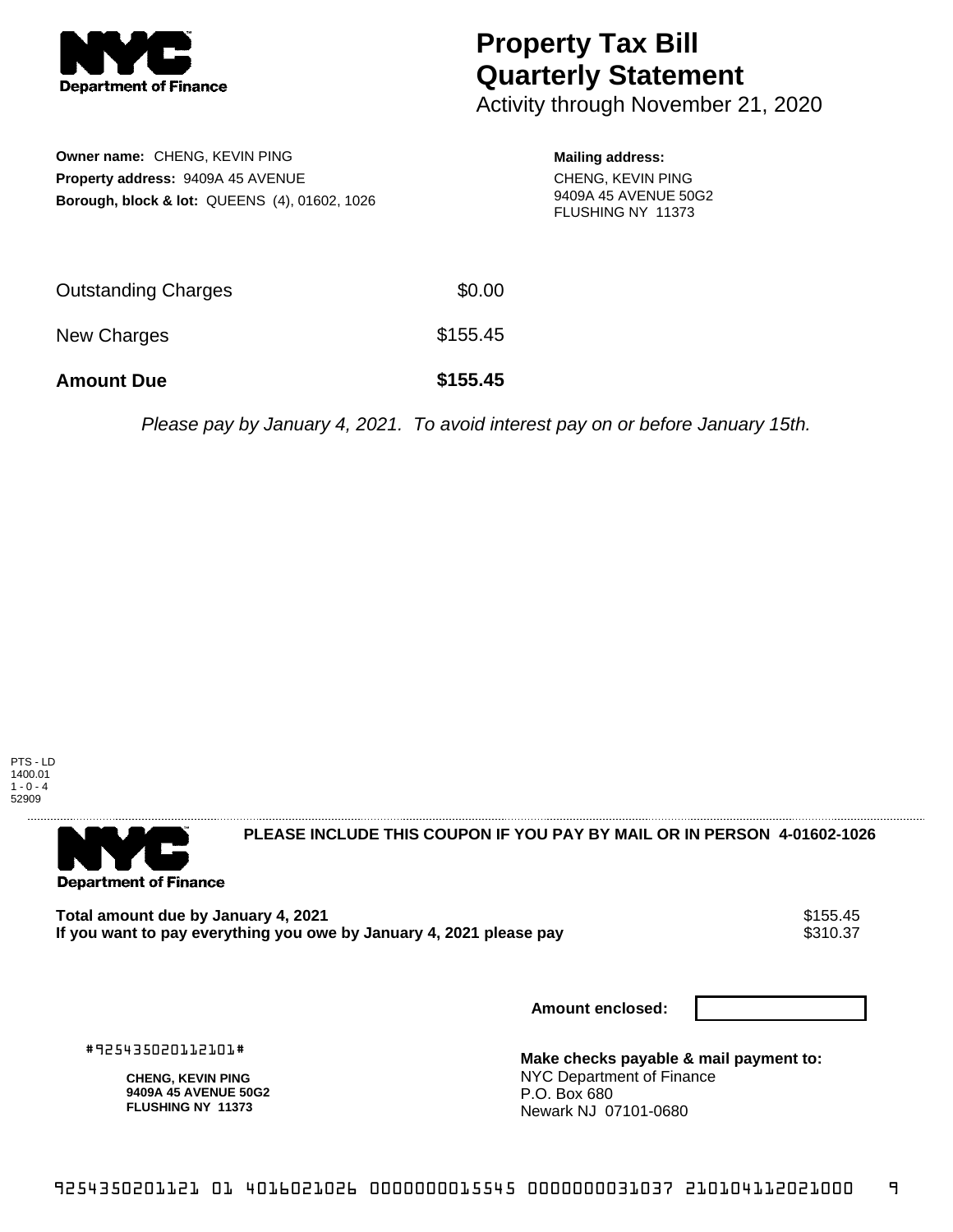

| \$0.00       |
|--------------|
| \$150.95     |
| \$4.50       |
| \$155.45     |
| Amount       |
| \$150.95     |
| \$4.50       |
| \$155.45     |
| \$310.37     |
| \$0.53       |
|              |
|              |
|              |
|              |
|              |
|              |
| <b>Taxes</b> |
|              |
|              |
| \$612.80     |
| \$612.80     |
|              |
| \$603.80     |
|              |

Please call 311 to speak to a representative to make a property tax payment by telephone.

For information about the interest rate charged on late payments, visit nyc.gov/taxbill.

## **Home banking payment instructions:**

- 1. **Log** into your bank or online bill pay website.
- 2. **Add** the new payee: NYC DOF Property Tax. Enter your account number, which is your boro, block and lot, as it appears here: 4-01602-1026 . You may also need to enter the address for the Department of Finance. The address is P.O. Box 680, Newark NJ 07101-0680.
- 3. **Schedule** your online payment using your checking or savings account.

## **Did Your Mailing Address Change?**

If so, please visit us at **nyc.gov/changemailingaddress** or call **311.**

When you provide a check as payment, you authorize us either to use information from your check to make a one-time electronic fund transfer from your account or to process the payment as a check transaction.